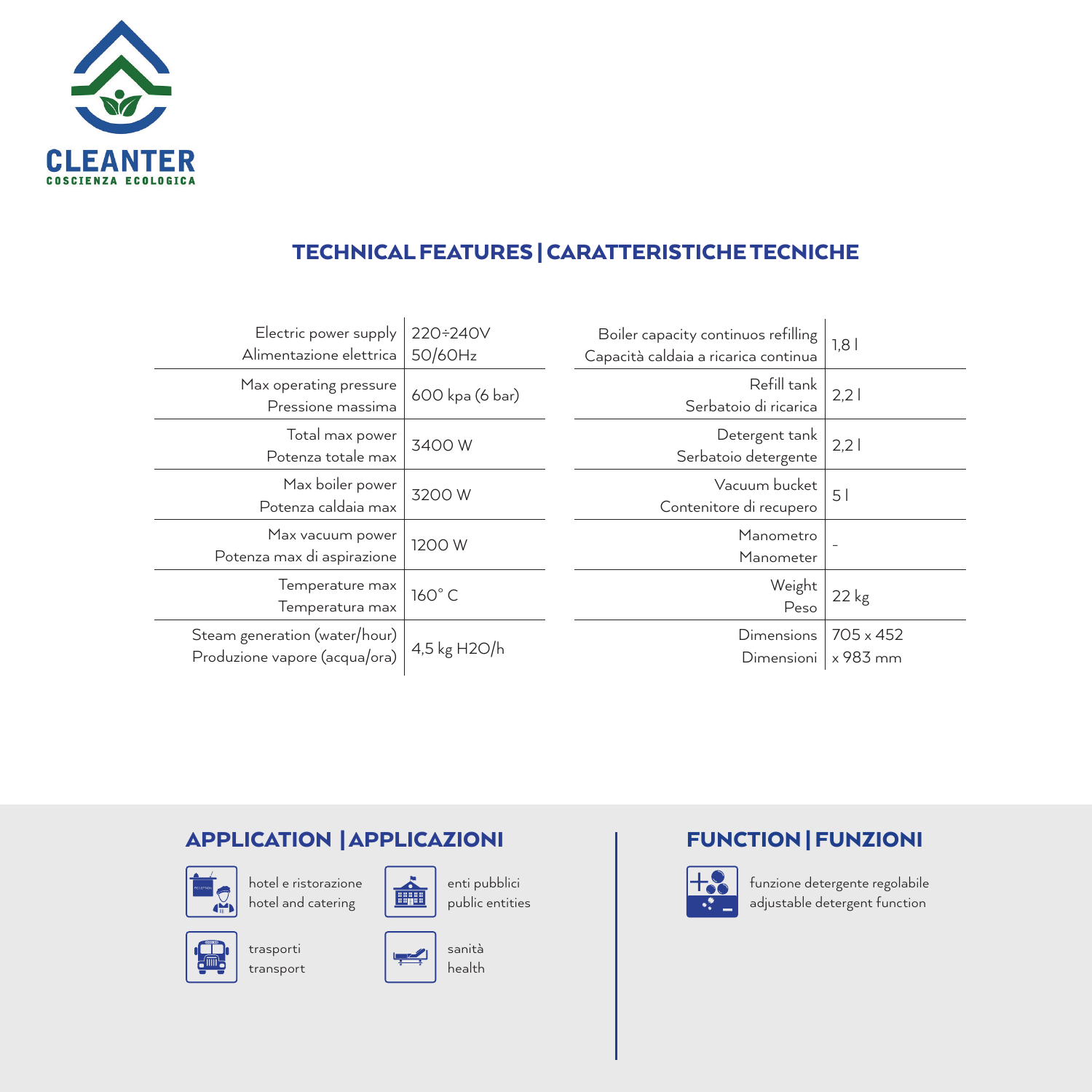

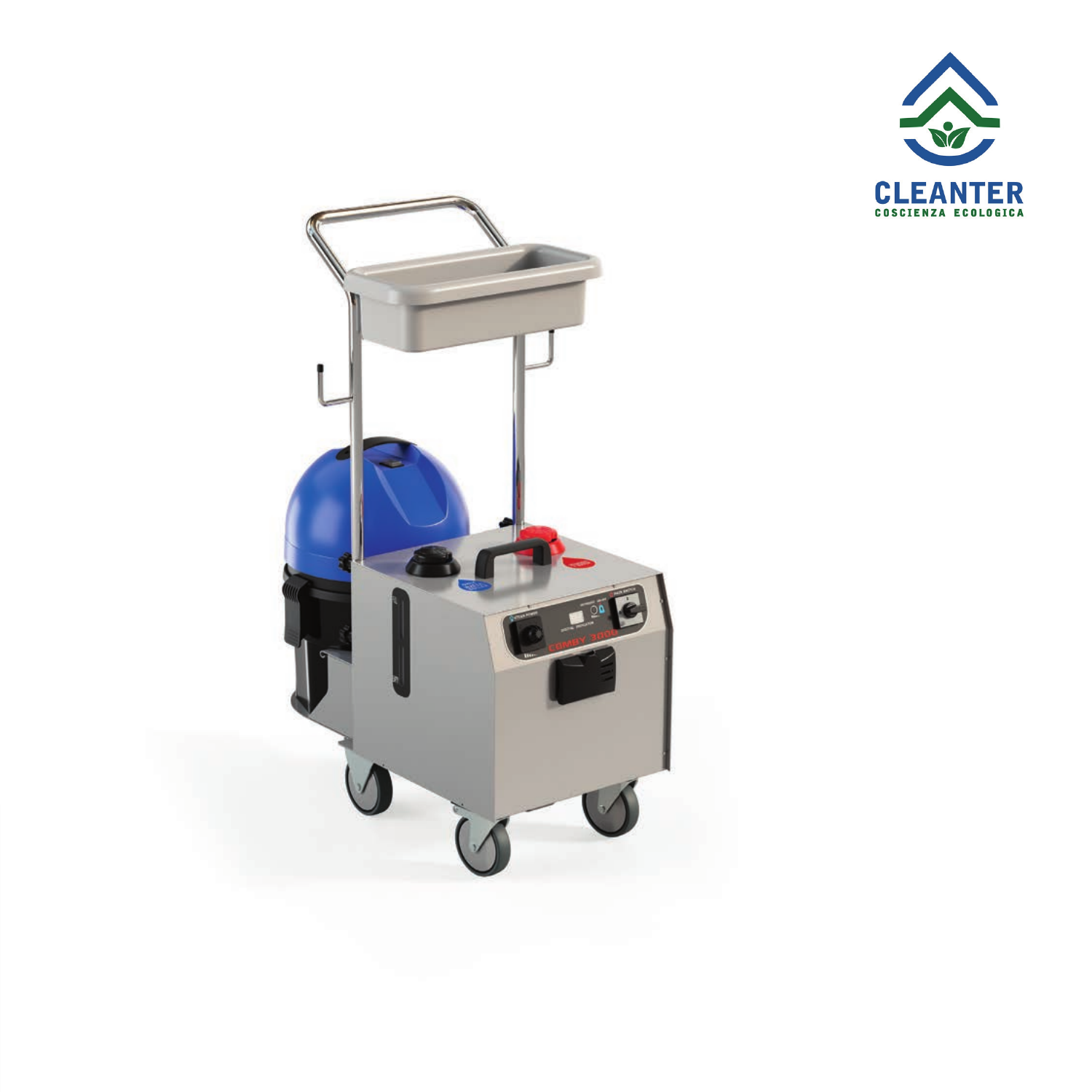



## **ACCESSORIES FOR:**

**ACCESSORI PER:**



**YFL66003** FLESS.ASP+VAP CON GRILLETTO L.3 MT + DET STEAM&VACUUM HOSE 3MT



**UTRN0007** TUBO PROLUNGA EXTENSION TUBES





**YSPN0001** TELAIO SETOLATO CON RACLE IN GOMMA FRAME WITH BRISTLES AND SQUEEGEE FOR MULTIPURPOSE BRUSH





**UBON0001 BOCCHETTA** ASPIRAZ. CURVA CURVED SUCTION NOZZLE

**USPN3008** SPAZZOLINO D.40 SETOLE POLIESTERE Ø40 POLYESTER BRUSH



**YLAN0004** GRUPPO LANCIA A-V PRO INOX 138 LANCE PRO INOX 138



**YBON1002** BOCCHETTA INGL.NERA+GOMMINO SUCTION NOZZLE WITH SQUEEGEE

**USPN3005** SPAZZOLINO D.65 SETOLE POLIESTERE Ø65 POLYESTER BRUSH



**USPN3001** SPAZZOLINO D.28 SETOLE IN POLIESTERE Ø28 POLYESTER BRUSH